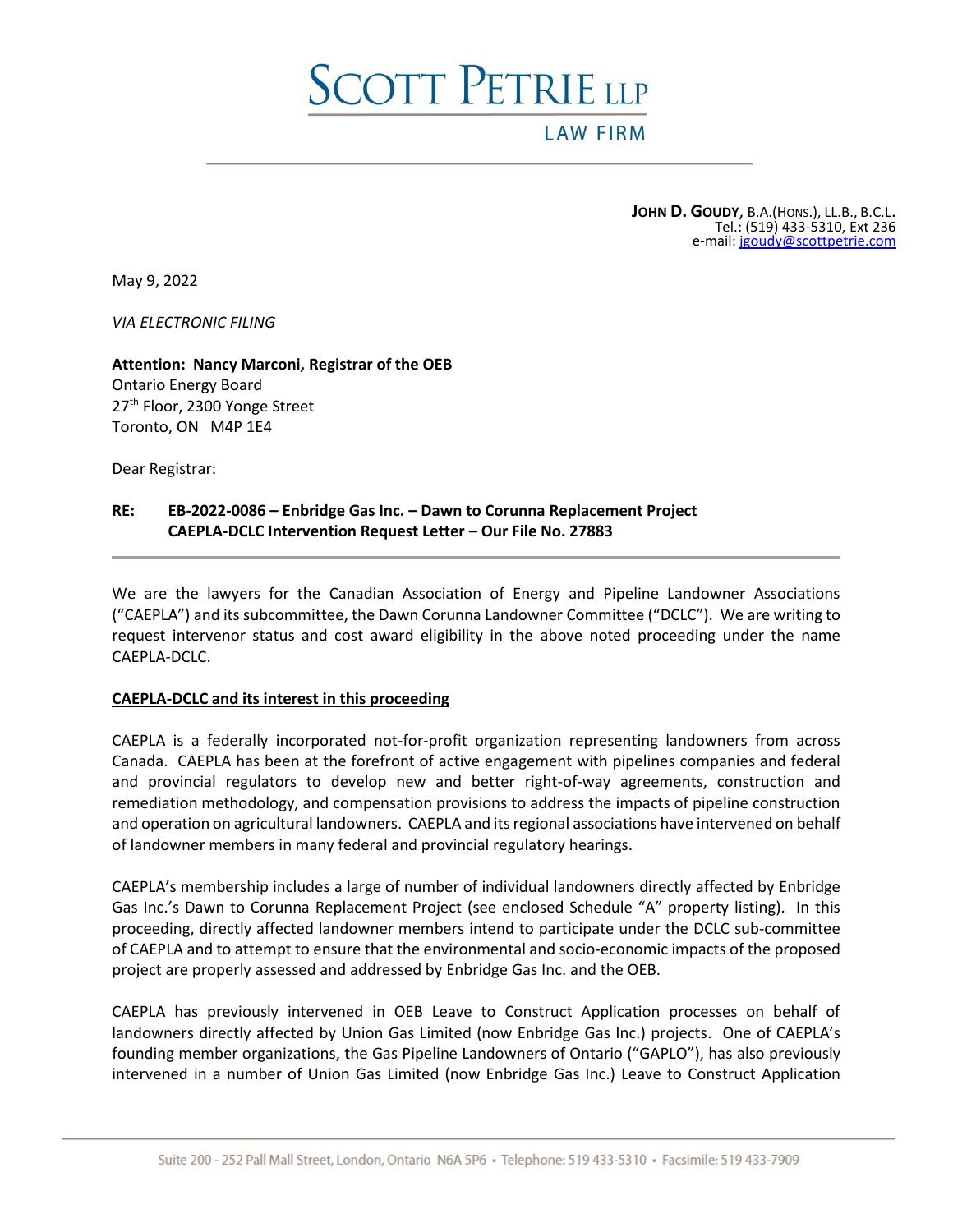processes. In its proposed intervention, CAEPLA-DCLC will draw on its extensive knowledge and experience in addressing the effects of proposed Union Gas Limited (now Enbridge Gas Inc.) projects.

None of CAEPLA, GAPLO or DCLC is a frequent intervenor before the OEB.

#### **Nature and scope of CAEPLA-PLC's intended participation**

CAEPLA-DCLC intends to participate actively in the proceeding by submitting interrogatories, evidence and argument. CAEPLA-DCLC requests that an oral hearing, preceded by a written discovery process and a settlement conference, be held in this matter so that it will have the opportunity to cross-examine Enbridge Gas Inc.'s witnesses and fully test Enbridge's evidence in support of its application.

#### **Cost award**

CAEPLA-DCLC requests a determination by the Board that it is eligible for a cost award in this proceeding. CAEPLA-DCLC primarily represents an interest or policy perspective relevant to the Board's mandate and to this proceeding (the interests of pipeline landowners) and its membership includes persons with an interest in land that is affected by Enbridge Gas Inc.'s application (see enclosed Schedule "A" property listing). The ability of CAEPLA-DCLC and its landowner members to participate in this proceeding (for which the assistance of legal counsel and possibly expert consultants is required) is dependent upon a determination that CAEPLA-DCLC is eligible for a cost award.

#### **CAEPLA-DCLC contacts**

If intervenor status is granted to CAEPLA-DCLC as requested above, documents in this proceeding may be served on and delivered to CAEPLA-DCLC as follows:

**Attention: Dave Core, Director of Special Projects**

CAEPLA #257-918 Albert Street Regina, SK S4R 2P7

Tel: (306) 522-5000 Fax: (306) 522-5006 Email: [davecore@caepla.org](mailto:davecore@caepla.org)

-and-

**Attention: John D. Goudy**

Scott Petrie LLP 200-252 Pall Mall St. London, ON N6A 5P6

Tel: (519) 433-5310, ext. 236 Fax: (519) 433-7909 Email: [jgoudy@scottpetrie.com](mailto:jgoudy@scottpetrie.com)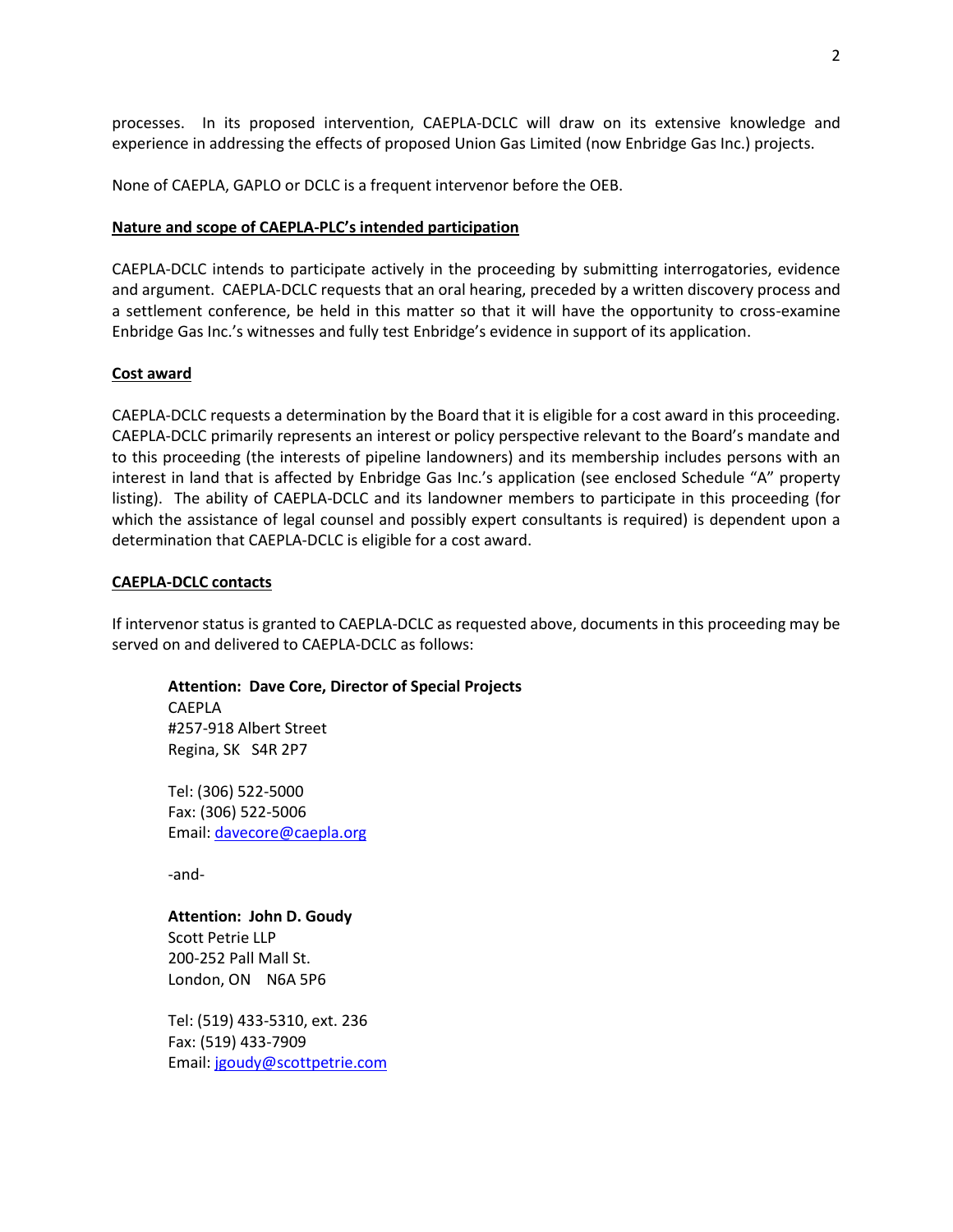We trust this is satisfactory and look forward to the Board's consideration of CAEPLA-DCLC's requests. Should you require any further information, please do not hesitate to email or call me.

Yours truly,<br>SCOTT PETRIE LLP LAW FIRM John Deudy

Encl.

c.c.: Adam Stiers, Enbridge Gas Inc., Manager, Regulatory Applications, *via email* Tania Persad, Enbridge Gas Inc., Counsel, *via email* Charles Keizer, Torys LLP, Counsel, *via email*